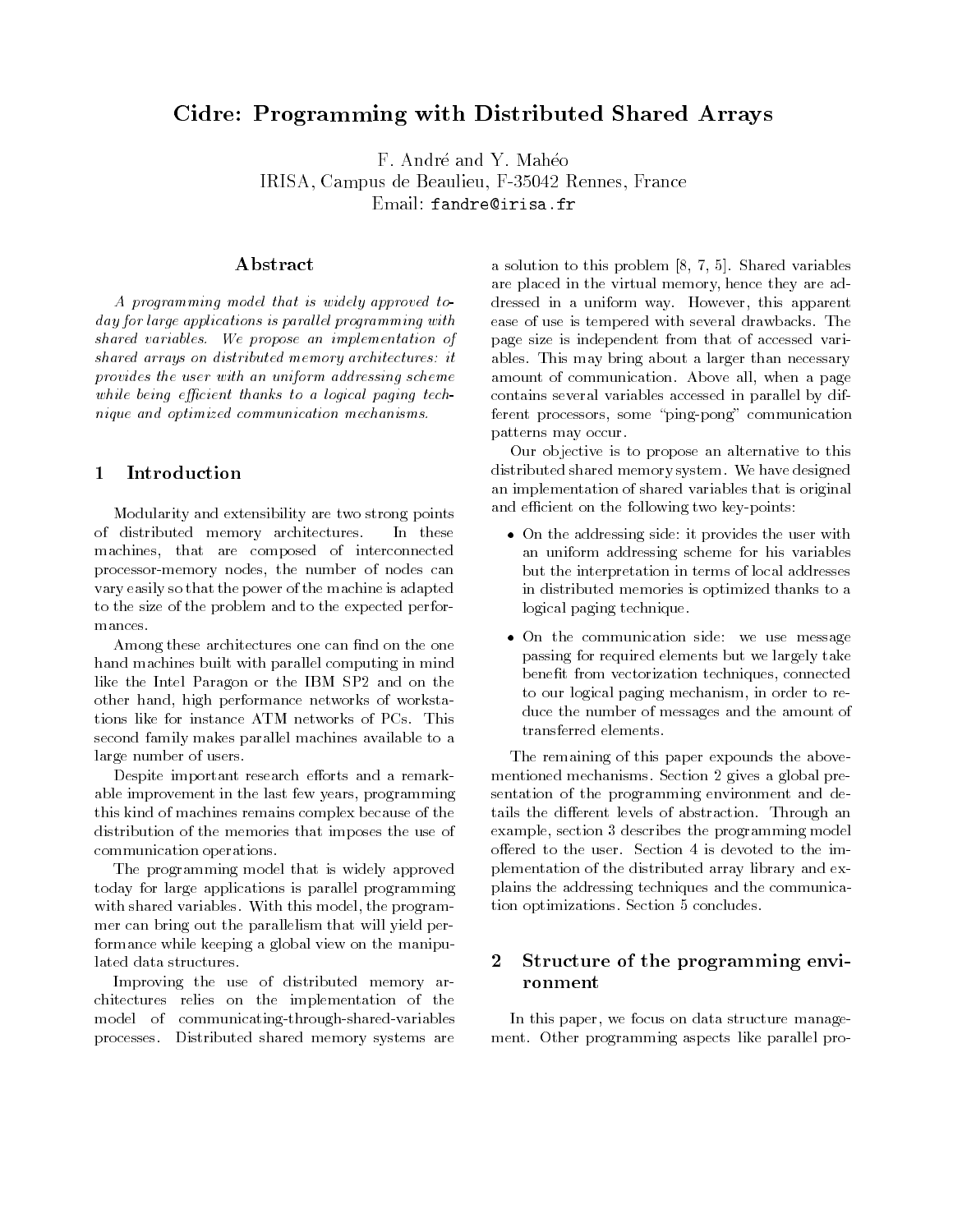| Level 6 | High level programming :<br>provides access to any shared data structure,<br>including protection and coherence control |                                              |       |
|---------|-------------------------------------------------------------------------------------------------------------------------|----------------------------------------------|-------|
| Level 5 | Coherence and protection protocols library                                                                              |                                              |       |
| Level 4 | Distributed array library and<br>coherence function                                                                     | Dynamic structures<br>library (lists, trees) | CIDRE |
|         | Level 3 Logical paging mechanism                                                                                        |                                              |       |
| Level 2 | Communication and threads system                                                                                        |                                              |       |
| Level 1 | Physical architecture                                                                                                   |                                              |       |

Figure 1: Structure of the programming environment

cess management are not addressed here.

The most external level provides a programming environment where the user can declare any data structure that may be accessed by several processes. References to this shared data structure are made through the usual notation of any programming language. As data structures may be read or written by many processes, the programmer is given different protection mechanisms and coherence control protocols. These tools are typically included in a library. References to several works on such protocols may be found in [5].

The high level programming model is not fixed in our environment : different versions may be proposed depending on the chosen source language.

High level programming layers use the distributed data structure management system described in this paper. The distributed shared array library CIDRE at the 4th level allows the creation of data structures like multi-dimensional arrays and the specification of their logical decomposition upon a distributed memory architecture. This decomposition is expressed in HPF style.

As we said, the usual index notation is used at levels 5 and 6 to access data structures. Indexes are computed globally according to array bounds regardless of the distribution. That is the key point of the programming model we propose : references to distributed arrays are the same as shared memory references. The example 2 illustrates this point.

The CIDRE library provides mechanisms to transform global addresses into physical addresses and performs data communication if necessary. Moreover, a synchronization function called coherence allows groups of parallel processes sharing the same data structure to synchronize so that they have the same coherent view of the structure. This function, detailed in section 3, is the key element for the construction of enhanced protocols at the 5th level.

Other libraries may be built at level 4 to handle other data structures than arrays.

The CIDRE library implementation is built upon a mechanism we call logical paging. Level 3 manages the distribution of arrays in different local memories. A distributed array is described as a set of logical pages; the size of these pages is related to the size of the array. The processes that own a part of the array in their local memories are given an array descriptor which consists mainly of a table of logical pages. It will be explained in section 4 how we manage to translate references in a very efficient way, which is a major advantage of our model.

Finally, according to the location of the requested page, access may be local or distant. For the distant accesses, we use the communication system of the target machine (level 2). Though it is not compulsory, the use of threads makes the implementation of the distributed arrays library easier, allowing overlap between different activities. At last, level 1 represents the physical layer.

Many shared object libraries have been conceived lately  $[1, 3, 11, 4]$ . Situated at different levels of userinterface, they provide various coherence protocols. Compared to these libraries, the CIDRE library offers optimizations for data structure implementation and communication management.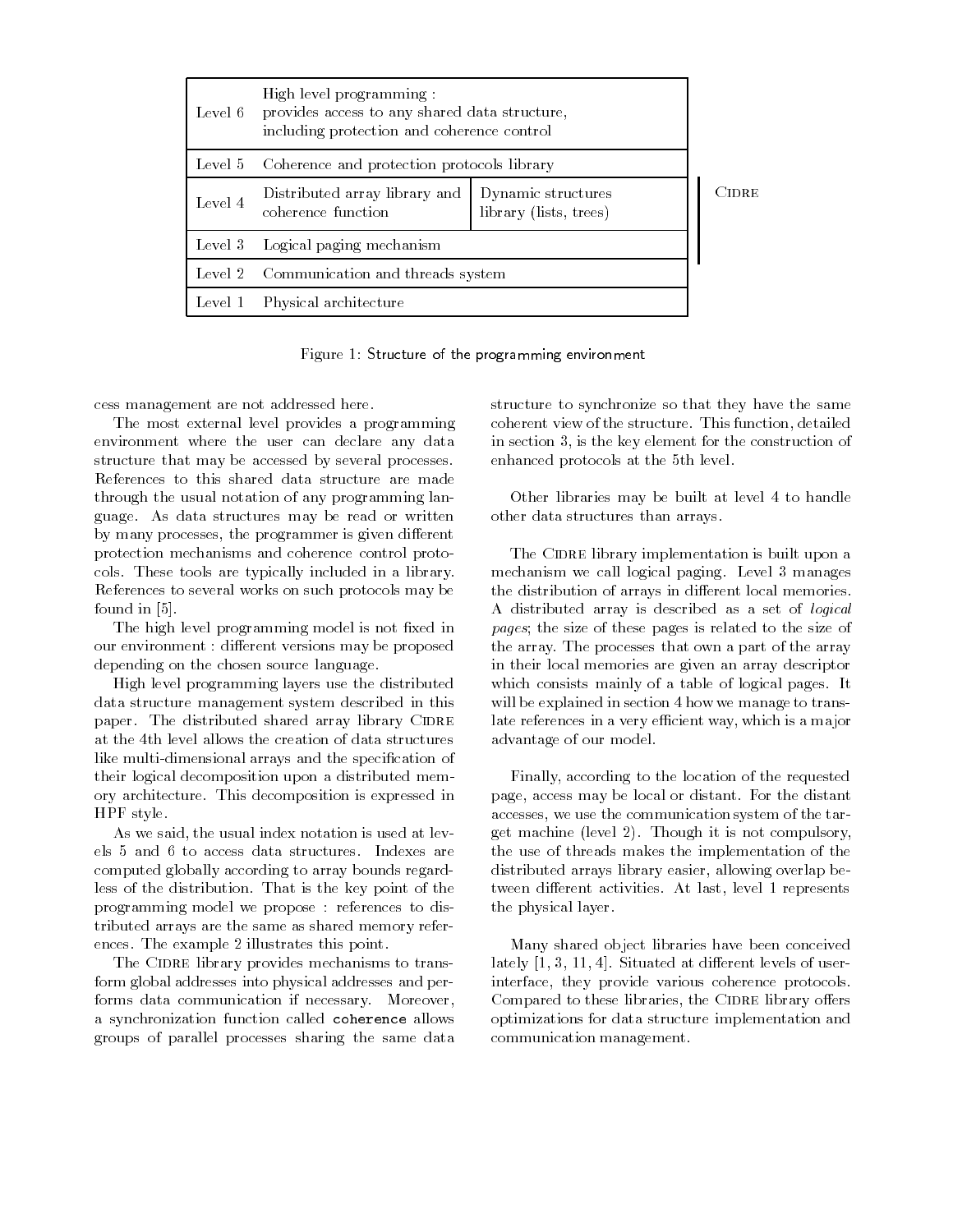#### 3 The programming model

In this section we describe the library interface and the way it may be used for programming parallel applications. plications.

The appropriate programming model is based on user-defined parallel processes. As it is often the case in the context of highly parallel architectures, processes may execute the same basic code according to the SPMD (Single Program Multiple Data) model. Depending on its identity or on the data it owns, each process will specialize in executing specic parts of the program.

The CIDRE library allows user processes to share variables which will be implicitly distributed according to a user-defined partitioning scheme.

The example in figure 2 illustrates the use of the library. P processes are involved in the execution of the given code which corresponds to a Jacobi algorithm. Shared arrays are declared by calling the CIDRE function create. This function takes as parameters the dimensions of the array, followed by the definition of how it is partitioned. Cyclic or block partitioning schemes on the P processors of the architecture are possible. In the example, I are the example, I are the state  $\sim$ dense and partition into blocks of size  $\mathcal{L}$ 

Our programming model is specifically defined to allow global references to shared variables, avoiding the need for explicit data transfers and global to local addresses computations. The assignment

$$
\texttt{write}(B, i, j, f(\texttt{read}(A, i + 1, j), \texttt{read}(A, i - 1, j), \\ \texttt{read}(A, i, j + 1), \texttt{read}(A, i, j - 1)))
$$

where  $f$  is a predefined function, illustrates these facilities.

In the example, process  $P_i$  owns the blocks of lines  $\{x_i\}$  . To  $\{x_i\}$  , to  $\{x_i\}$  . To extract its contract its contract of  $\{x_i\}$ computation at step k, it meets the line (see ), it is equipped after it has been computed by process  $P_{i-1}$  at step  $\alpha$  , and the line (signal computed by Pi+1 at  $\alpha$  ) at  $\beta$ step k1. Reciprocally, Pine (Reciprocally) the line (Reciprocally) is a step of the line (N=P - 2007). and Pi+1 is the line of the line  $\{1,2,3,4,5\}$  . If  $\{1,3,4,7\}$ 

To ensure that each process uses up-to-date values at step k (i.e. values computed at step  $k-1$ ), we introduce two synchronization-and-coherence operations named coherence. The first one performs a cooperation between  $P_i$  and  $P_{i-1}$  for updating their lines (N=P -i1) (N=P -i) and for providing to both processors a coherent view of these lines; the second one makes  $P_i$  et  $P_{i+1}$  cooperate for obtaining an upto-date and coherent view of lines (N=P - (i + 1) 1) and  $\alpha$  is the contract of the property of the contract of the contract of the contract of the contract of the

Generally speaking, the parameters of the

coherence function describe the set of shared array elements (an array section defined by a lower bound, an upper bound and a step in each dimension) that has to be made equally visible to a group of processes. This group is referenced to by the last parameter. The semantics of the coherence function applied to an array section  $AS$  and a group of processes  $G$  is the following:

- Synchronization of all the processes in  $G$  in order to take into account every write operation performed on AS since the last coherence call (or the beginning of the execution);
- Broadcasting of an up-to-date version of  $AS$  to all processes in  $G$ .

Of course, if several writes to the same array ele ment have been performed by different processes before the coherence call, the content of the up-to-date version of this element is non deterministic.

## 4 Logical paging mechanism

The CIDRE library provides access to shared distributed arrays. The involved mechanisms have been used in the HPF Pandore compiler [2]. They exploit logical paging of arrays according to the user-specified rectangular block distribution. The goal is to have a quick elementary access while keeping the memory cost at a reasonable level [10].

The multi-dimensional address space defined for each array is linearized and split into pages. These pages are used to store temporary copies of distant data as well as local data.

Elements are uniformly accessed : global indices are translated into a page number and an offset in the page. The couple  $(PG,OF)$  and a table of pages available on each processor are then used to access the corresponding memory element.

The size of the pages and the direction of the pages  $\frac{1}{n}$  i.e. a linearization function  $\frac{1}{n}$  are defined for each array according to the array distribution parameters. The direction of the pages corresponds to the dimension of the largest block extent. The page size is chosen to be a power of two to speed up accesses : computation of the couple  $(PG,OF)$  only needs simple logical operations (shifts and masks).

Two different cases may occur:

 If there is a non-distributed dimension, the page size is equal to the first power of two greater than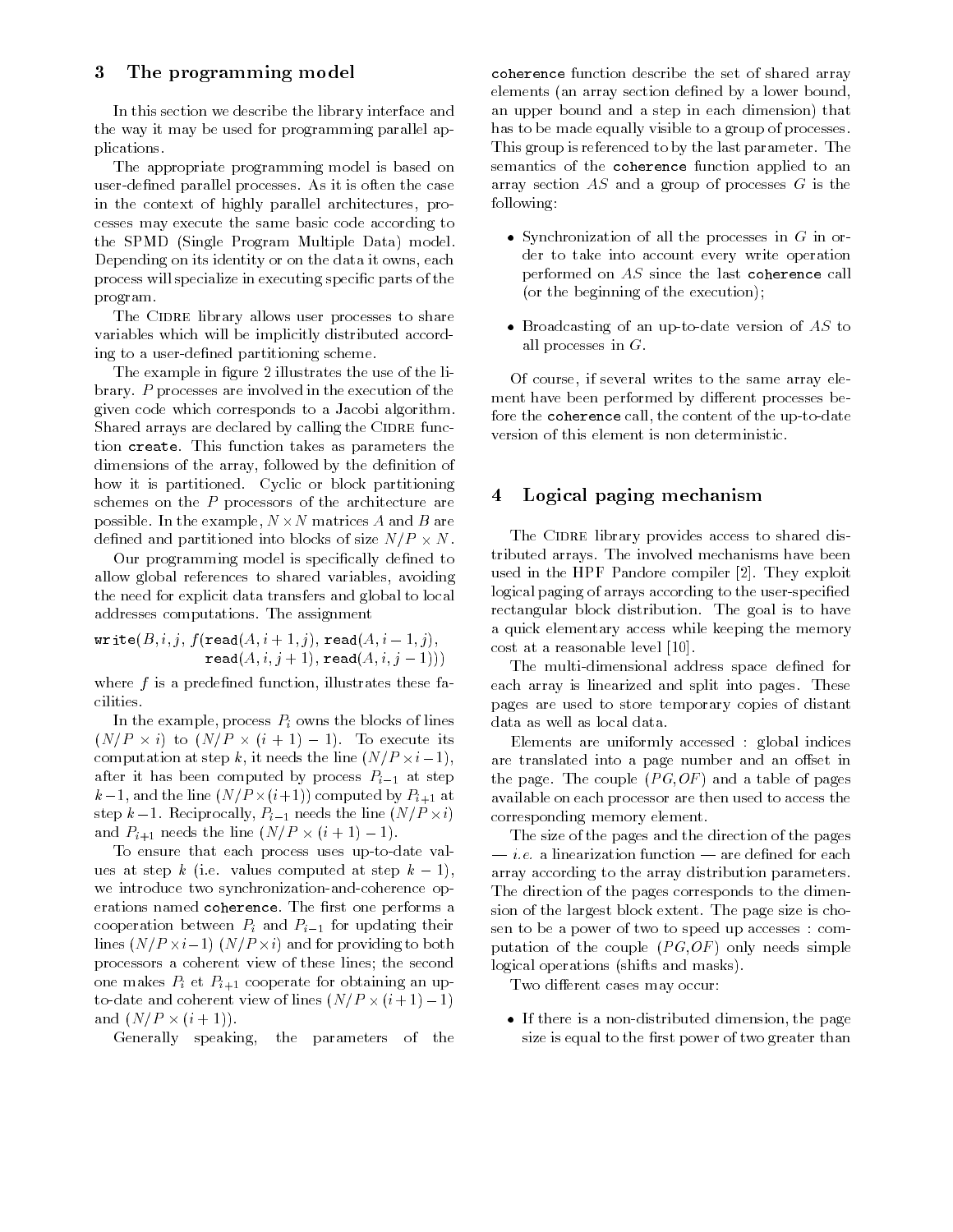process myself

 $A = \text{create}('A', N, N, N/P, N)$  $B = \texttt{create('B', N, N, N/P, N)}$  $\text{prev\_set} = \{\texttt{myself}, \texttt{myself-1}\}$  $\mathit{next} = \{\texttt{myself}, \texttt{myself+1}\}$  $my\_first\_line = N/P$ \*myself  $my\_last\_line = N/P * (myself+1) -1$ for  $k=1$  to nloop if (myself  $\neq 0$ ) coherence(A,  $my\_first\_line 1, my\_first\_line 1, 1, 0, N-1, 1, prev\_set)$ if (myself  $\neq$   $P-1$ ) coherence(A,  $my\_last\_line, my\_last\_line+1, 1, 0, N-1, 1, next\_set$ ) for  $i = my\_first\_line$  to my last line for  $j = 1$  to  $N - 2$ write $(B, i, j, f(\texttt{read}(A, i + 1, j), \texttt{read}(A, i - 1, j), \texttt{read}(A, i, j + 1), \texttt{read}(A, i, j - 1)))$ for  $i = m\psi$  first line to  $m\psi$  last line for  $j = 1$  to  $N - 2$  $write(A, i, j, read(B, i, j))$ 

Figure 2: Programming example : Jacobi algorithm

the size of the array in that dimension. Computation of  $(PG, OF)$  is then very efficient (identity in the 2D-case).

 If all the dimensions are distributed, the page size is the first power of two lower than the largest block extent. A page may then overlap a block border. In this case, each of the involved processors is responsible for a part of the page.

In addition to efficient elementary accesses, logical paging permits the optimization of the communications involved in the synchronization-and-coherence operation.

Communications are organized in segments (adjacent elements of a page). Direct communications are used to transfer big segments without any communication buffer, while small segments are aggregated in a larger buffer to minimize the effect of message latency. The limit between small and big segments can be expressed as a function of platform-specic parameters. Furthermore, multiple occurrences of elements are eliminated when preparing the transfers. A complete description of these mechanisms is available in [9].

## 5 Performances of logical paging

We have already compared the joint use of the logical paging system discussed above and message passing with shared virtual memory in the framework of the HPF Pandore compiler [9].

Indeed, two versions of the compiler have been written. With the first one, the generated code makes use of the logical paging system and of a portable message passing library, the POM library [6], that allows executions on several parallel architectures and systems (Intel iPSC/2, Intel Paragon, BSD Sockets, PVM::: ). The second version of the compiler generates code for the SVM Koan [7] build on top of the NX/2 system on the Intel iPSC/2.

Several experiments have been made on the iPSC/2 in order to compare these two approaches. Figure 3 shows the speedups obtained for three numerical kernels: the Jacobi iterative relaxation, the LU factorization and the matrix-matrix product. These results give a good idea of how the CIDRE library would compare to a SVM because, for these regular examples, the code produced by the Pandore compiler is very similar to a hand-coded version of the parallel SPMD

Speed of local accesses turns out to be a critical parameter for the overall efficiency. In this respect, logical paging is very close to  $SVM$  —that can be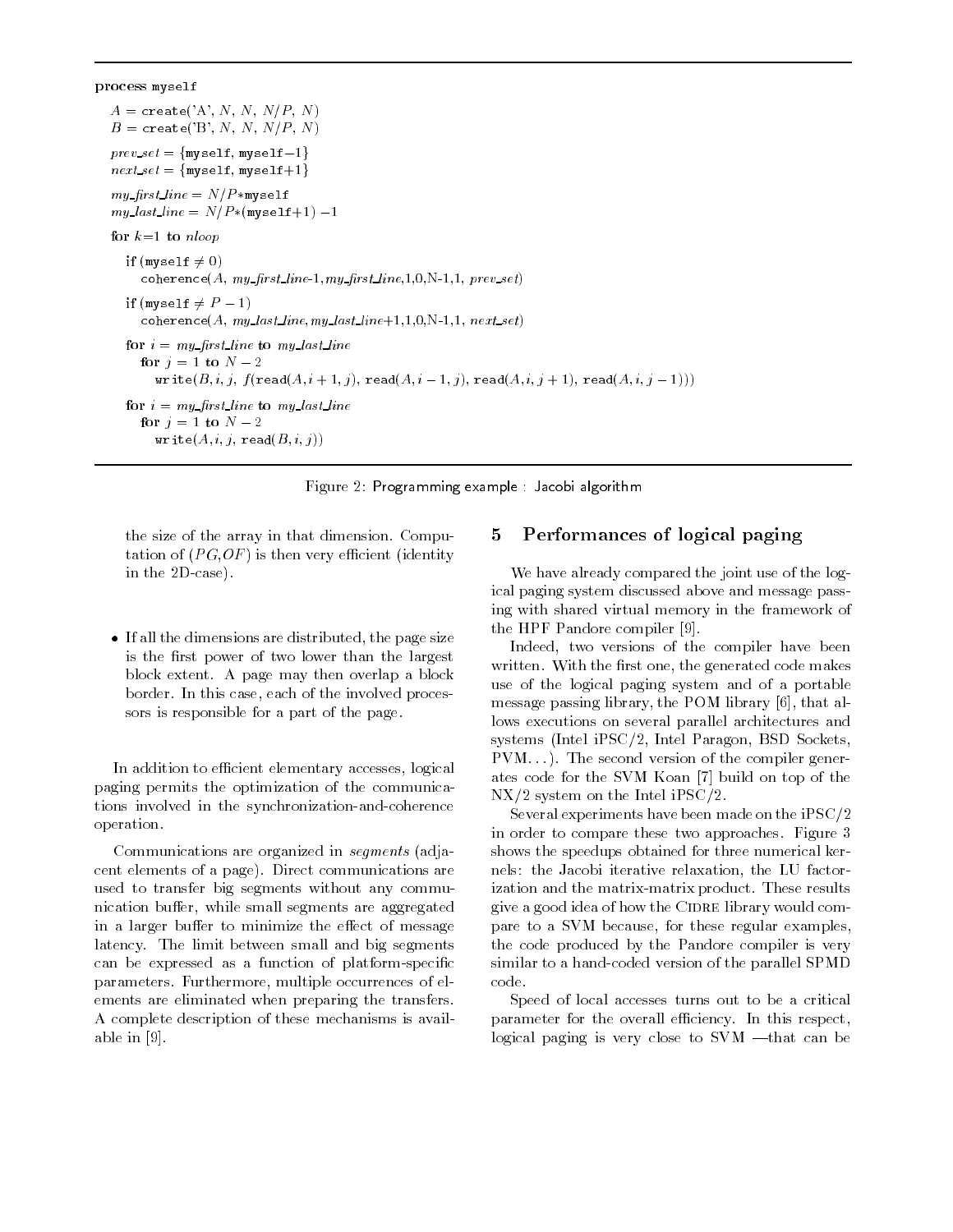considered optimal— as illustrated in the Jacobi example.

As logical paging is associated with message passing, complex communication patterns can be handled more efficiently than with SVM. This is the case with the LU factorization and the matrix-matrix product where broadcasting of lines and above all communications of parts of lines are necessary. To solve this, broadcasting is employed in both systems. But in the logical paging version, segment broadcasting is carried out so that the number of messages and the amount of transferred elements is kept at a minimum, whereas in the SVM version, a producer-consumers communication pattern for which entire pages are broadcasted is used. As a consequence, a much more important falling off can be observed for the SVM version when the number of processors increases, especially for small array sizes. Moreover, it is clear that the difference would be greater without this broadcasting protocol that is to say when only point to point page transfers would be authorized through page faults solving.

Besides, we believe that the superiority of the logical paging (combined with message passing) that is used in the CIDRE library over SVM is likely to be greater in the context of networks of workstations where the message latency is very high.

#### 6 Conclusion

We are currently implementing the CIDRE library for shared distributed arrays. The interface language may be subject to some slight modifications, for example concerning the syntax of primitives such as coherence.

Moreover, we must work out some implementation mechanisms. For instance, we are experimenting different solutions to efficiently perform the test that must determine if references correspond to data already present or not in the local memory. A prefetch operation appears to provide a good way to avoid nu merous executions of this test.

At last, the writing of high level coherence protocols is envisaged in order to have enlightenments on the adequacy of CIDRE to parallel application programming and on the performances that may be obtained at the user level.

#### References

[1] J.-M. Adamo. Arch, an object-oriented library

for asynchronous and loosely synchronous system programming. Technical Report 228, Cornell Theory Center - Ithica, NY, December 1995.

- [2] F. André, M. Le Fur, Y. Mahéo, and J.-L. Pazat. The Pandore Data Parallel Compiler and its Portable Runtime. In HPCN Europe '95, number 919 in LNCS, Milan, Italy, May 1995. Springer Verlag.
- [3] Thomas Brandes. Adaptor : The distributed array library. Technical report, German National Center for Computer Science  $(GMD) - St-$ Augustin, Germany, April 1993.
- [4] W.W. Carlson and J.M. Draper. Distributed data access in AC. In ACM PPOPP Santa Clara,  $CA, USA, pages 39-47, 1995.$
- [5] M.R. Eskicioglu. A Comprehensive Bibliography of Shared Distributed Memory. ACM Operating Systems Review,  $30(1)$ :71-96, janvier 1996.
- [6] F. Guidec and Y. Maheo. POM: a Virtual Parallel Machine Featuring Observation Mechanisms. In International Conference on High Performance Computing, New Delhi, India, December 1995.
- [7] Z. Lahjomri and T. Priol. Koan: a Shared Virtual Memory for the iPSC/2 Hypercube. In 2nd Joint International Conference on Vector and Parallel Processing, CONPAR 92 - VAPP V, number 634 in LNCS, Lyon, France, September 1992. Springer Verlag.
- [8] K. Li and R. Shaefer. A Hypercube Shared Virtual Memory System. In International Conference on Parallel Processing, University Park, PA, 1989.
- [9] Y. Maheo. Environnements pour la compilation dirigée par les données : supports d'exécution et  $exp\'erimentations. PhD thesis, IFSIC / University$ site de Rennes I, July 1995.
- [10] Y. Maheo and J.-L. Pazat. Distributed Array Management for HPF Compilers. In High Performance Computing Symposium, Montréal, Canada, July 1995.
- [11] J. Nieplocha, R.J. Harrisson, and R.J. Little field. Global arrays : A portable "sharedmemory" programming model for distributed memory computers. In Supercomputing, pages 1{9, November 1994.